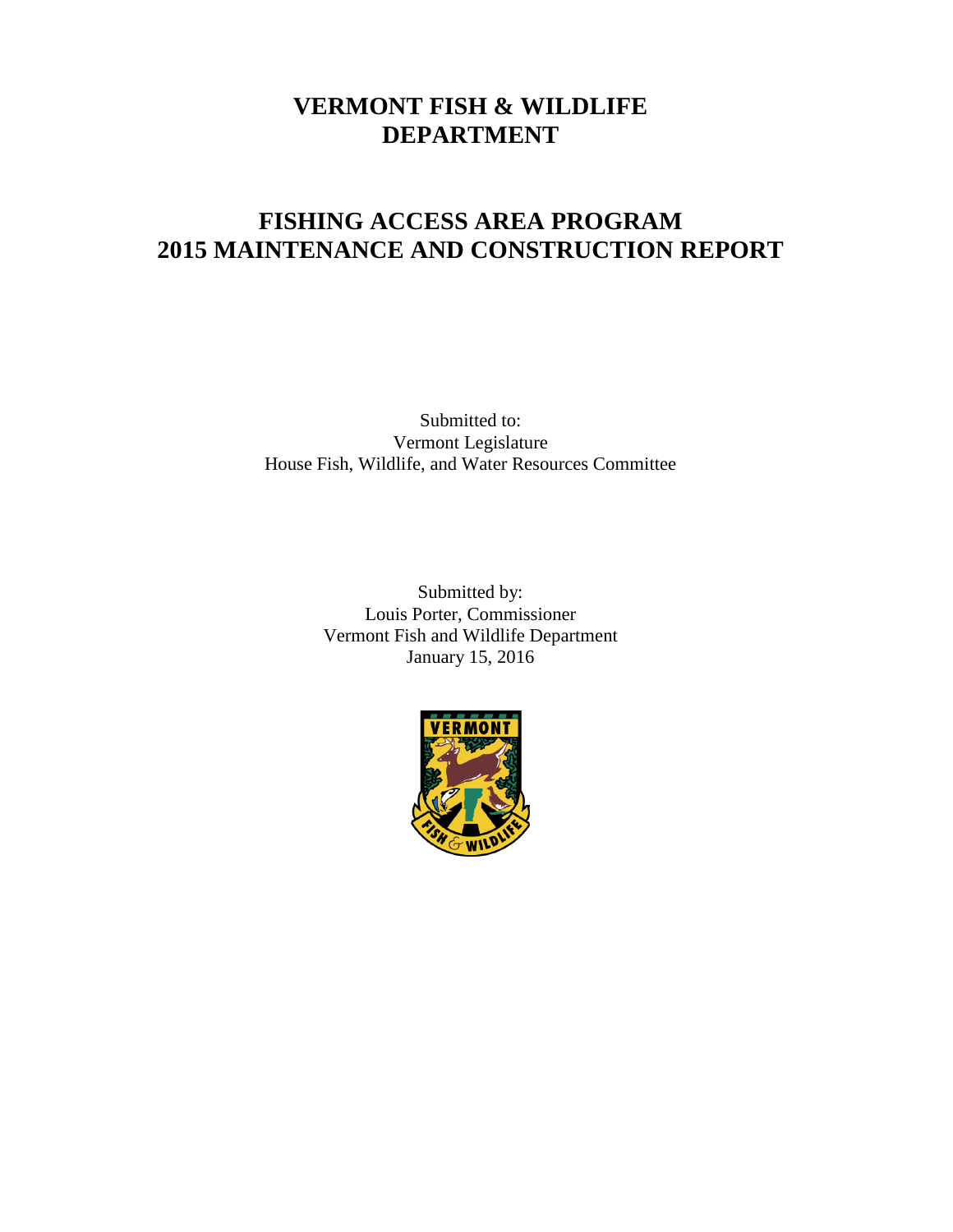## BACKGROUND

The Vermont Fish and Wildlife Department (Department) maintained 186 developed fishing access areas in 2015. The Department manages these sites to provide access to public waters for recreational boating, fishing, hunting, and trapping. The majority of these sites have gravel or concrete ramps that allow for motorboat access (140). The remainder provide for carry-on access and/or shore fishing.

The Department received approximately \$343,000 in Vermont motorboat registration fees this past year, which are dedicated to the Fishing Access Area Program. These state funds are used to match Federal Aid in Sport Fish Restoration funds which are generated from a federal excise tax on fishing tackle, boats, motors, and marine fuels. In fiscal year 2015, the Federal Aid apportionment for Vermont access areas was \$520,000. Additionally, the Department received capital funding in the amount of \$400,000 in FY15, which can also be used as match to draw in federal funds, where appropriate.

In the past few years there has been a general decline in both state and federal funding for the access area program. Motorboat registration revenues peaked in 2011 at \$482,500, declined in 2012 and 2013 before rebounding slightly in 2014. Unfortunately, this past year was the lowest total received in motorboat registration fees in the past decade. Federal funding peaked in 2009 at \$606,675 and has gradually declined over the past 5 years, but rebounded by \$30,000 this year over FY14. The capital appropriations to the Fishing Access Area Program have helped to offset these losses in the dedicated funding sources over the past years, which has allowed for considerable gains in addressing the backlog of ramp repairs and dock replacements.

## MAINTENANCE & INFRASTRUCTURE IMPROVEMENTS

In 2015, the Fishing Access Area Program spent over \$1,546,000 on basic maintenance, capital improvement projects, and major infrastructure improvements (Table 1). Expenditures ranged from \$2,778 for trash disposal to over \$475,950 on large access area construction projects, including the completion of the John Guilmette Access Area and initial work at the Converse Bay Access Area, both on Lake Champlain (Table 2). The John Guilmette fishing access project was started in December 2014and completed in late spring 2015 (Figure 1). The completion of this project gave the Department a state of the art access area that features 100% ADA accessibility, a deep water boat ramp that is extremely protected from inclement weather, and storm water and green infrastructure components that will improve water quality to Lake Champlain. The total cost for this project from acquisition to opening of the site was \$1,484,135. The second project was the Converse Bay fishing access ramp extension and ADA parking (Figure 2). This project was nearly completed at the time of this report, but the financial details have not yet been finalized. This project will now allow boats of all sizes to launch during extreme low water levels and all users to park and gain safe access to boats. Additionally, the Department worked with the bike group Local Motion on completing a shore fishing platform at the end of the Allen Point causeway in South Hero (Figure 3). This was part of a larger Vtrans grant funded bike transportation project which cost a total of approximately \$1,100,000. The fishing platform portion of the project cost \$58,500 and but the Department contributed \$8,500..

Since 2011, the Department has utilized capital funds to replace aging docks and upgrade rundown boat ramps. Over this time the Department received \$950,000 and spent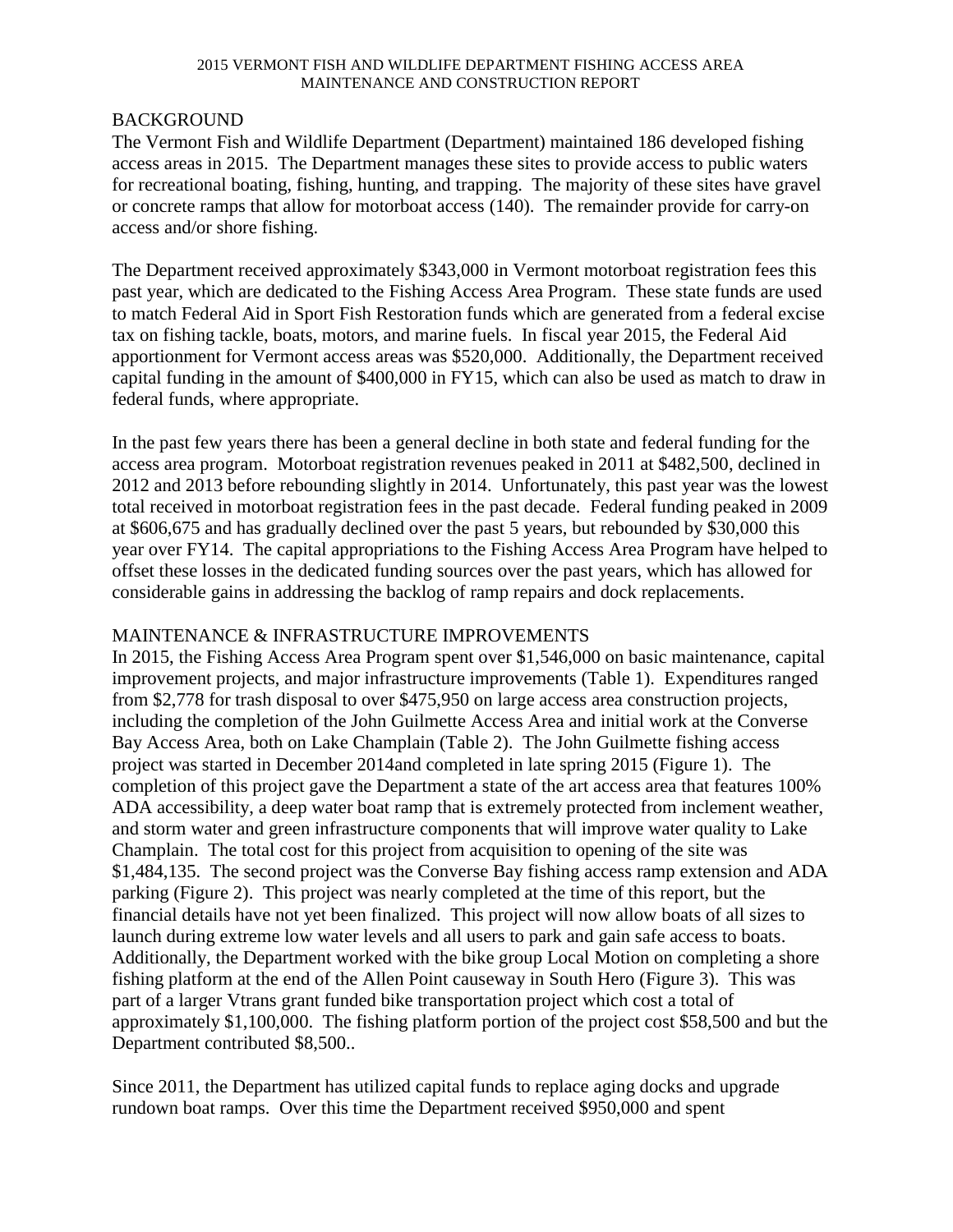approximately \$767,000 to improve 37 ramps and replace or upgrade 13 dock facilities. Some of these projects were fully funded with capital money, others were cost-shared with Federal Aid in Sport Fish Restoration funds. These projects were a significant financial investment into the access area program, and sorely needed to improve accessibility to many small lakes and ponds around the state and to create a safer recreational experience to the boating and angling public. This past year, 10 such projects were completed around the state; 4 ramp and 6 dock improvements (Table 3).

## LAND ACQUISITION

In 2015, the Department acquired one small piece of land (0.034 ac) in Craftsbury on Great Hosmer Pond (Figure 3). This property was previously in private ownership, but had been used as the only public access to the pond for nearly half a century. The owners, Steve and Jane Glass, donated the property to the Department and it now recognizes Mr. Glass's uncle with the official name of Great Hosmer Pond, Gordon "PeeWee" Wing Access Area. Mr. Wing was the original owner of the property who first allow the public to use his land for boating and fishing access.

## **OTHER**

This year the Department had the honor of hosting the National Boating Access Conference at Basin Harbor Club. Staff from the Department worked with their counterparts from around New England to host the national conference which is sponsored annually by the States Organization for Boating Access (SOBA). The three-day conference was preceded by a oneday federal aid workshop hosted by the US Fish & Wildlife Service. The day-long federal workshop included a variety of topics related to federal boating programs and how they work with their state partners. The following three days focused on the conference theme of "Green Access, Clean Boating, Blue Waters." Sessions included topics on marinas, non-motorized (paddling) access, ADA accessibility, and access design/engineering. The conference was well attended by states, federal partners, private businesses, and NGOs from around the country, including as far away as American Samoa and Alaska.

## CONTACTS

Any questions or comments regarding the fishing access maintenance and construction program should be directed to:

Mike Wichrowski Fish and Wildlife Lands and Facilities Administrator Fish and Wildlife Department 1 National Life Drive Davis 2 Montpelier, VT 05620 (802) 917-1347 mike.wichrowski@vermont.gov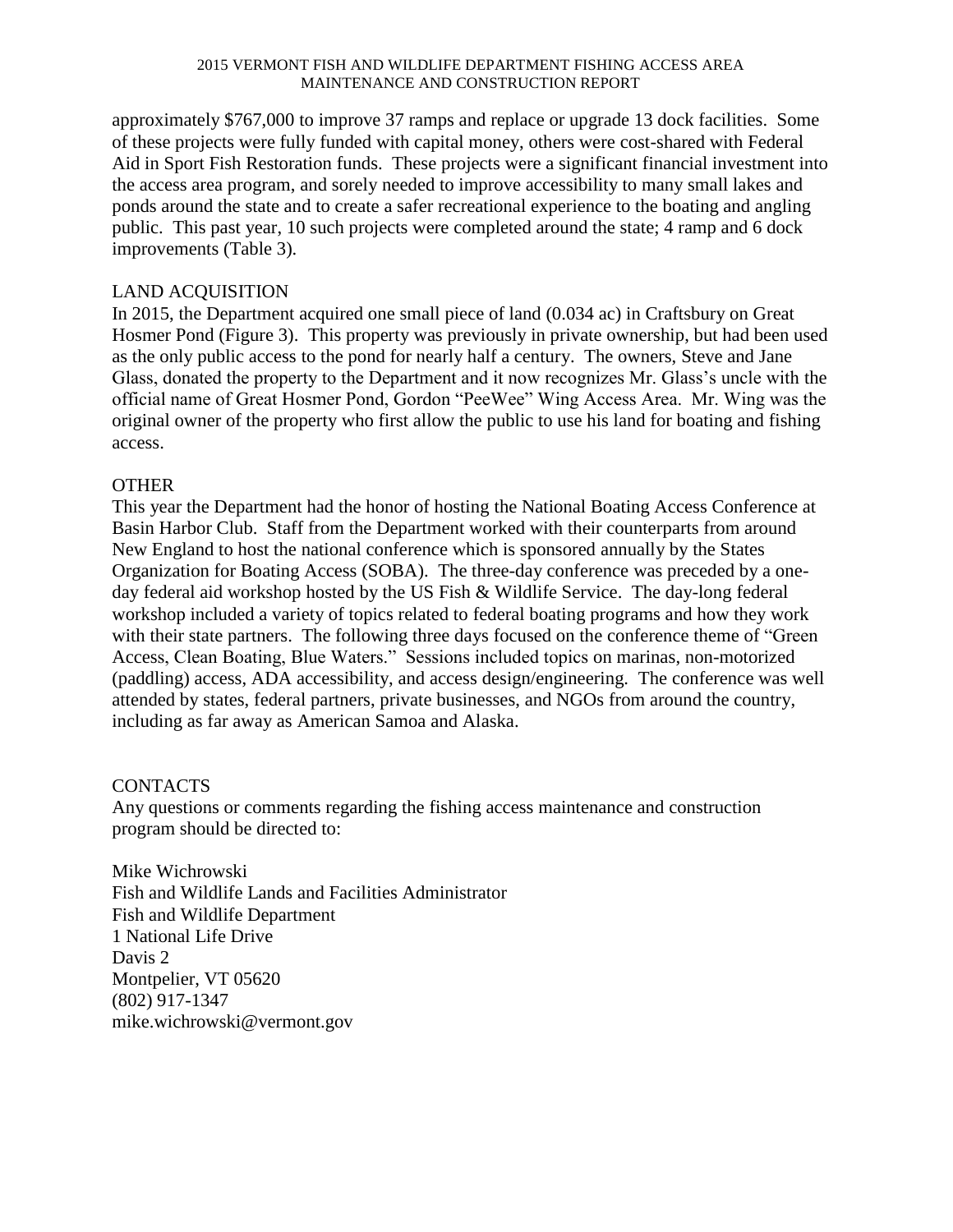Table 1. Summary of all expenditures for Vermont Fish and Wildlife Department's Fishing Access Area Program, 2015.

| PROJECT DESCRIPTION                                                | <b>AMOUNT</b>    |
|--------------------------------------------------------------------|------------------|
| <b>Major Access Improvements</b>                                   | \$475,954.49     |
| Capital Funded Infrastructure Improvements & Construction          |                  |
| - Ramp Improvements                                                | 170,221.01<br>\$ |
| - Dock Improvements & Purchases                                    | 97,290.00<br>\$  |
| Site Work Maintenance (i.e. gravel, grading, excavation)           | 119,258.29<br>\$ |
| <b>Dock Maintenance</b>                                            | 22,396.16<br>\$  |
| Department of Corrections Community Restitution Crews              | 78,417.50<br>\$  |
| Miscellaneous Lawn and Maintenance Services                        | \$<br>5,173.74   |
| <b>Portable Toilet Rentals</b>                                     | \$<br>70,539.35  |
| <b>Snow Removal</b>                                                | \$<br>52,105.75  |
| Purchase of building materials, supplies, equipment rentals, etc.  | 5,861.61<br>\$   |
| Payments for Public Access to Private Lands (i.e. leases)          | \$<br>1,440.00   |
| PILOT (payments in lieu of taxes)                                  | \$<br>48,083.49  |
| Engineering & staff time-admin, permitting, design, & construction |                  |
| - Engineering & construction oversight for Capital Projects        | 133,662.75<br>S  |
| - Engineering & construction oversight for large projects          | 119,589.13<br>\$ |
| - General engineering consultation & access program staff time     | 107,607.10<br>\$ |
| <b>Utilities</b>                                                   | 4,311.90<br>\$   |
| <b>Land Acquisition</b>                                            | \$<br>7,925.00   |
| Surveys - non-acquisition                                          | \$<br>5,190.91   |
| Colchester Police Department (traffic control)                     | \$<br>2,931.47   |
| <b>Trash Disposal</b>                                              | \$<br>2,778.59   |
| Professional Memberships & Meetings                                | \$<br>11,975.61  |
| Signage                                                            | \$<br>3,430.16   |
| <b>TOTAL ACCESS AREA EXPENDITURES</b>                              | \$1,546,144.01   |

Table 2. Cost summary of large infrastructure improvements at Vermont Fish and Wildlife Department's Fishing Access Areas, 2015.

| <b>Project Description</b>         | Amount       |
|------------------------------------|--------------|
| John Guilmette Access Construction | \$399,076.72 |
| Allen Point Fishing Platform*      | \$8,500.00   |
| Converse Bay ramp and ADA parking  | \$68,377.77  |
| <b>TOTAL</b>                       | \$475,954.49 |

\*This project was cost shared with Local Motion, who paid \$50,000 of the total \$58,500 to complete the project.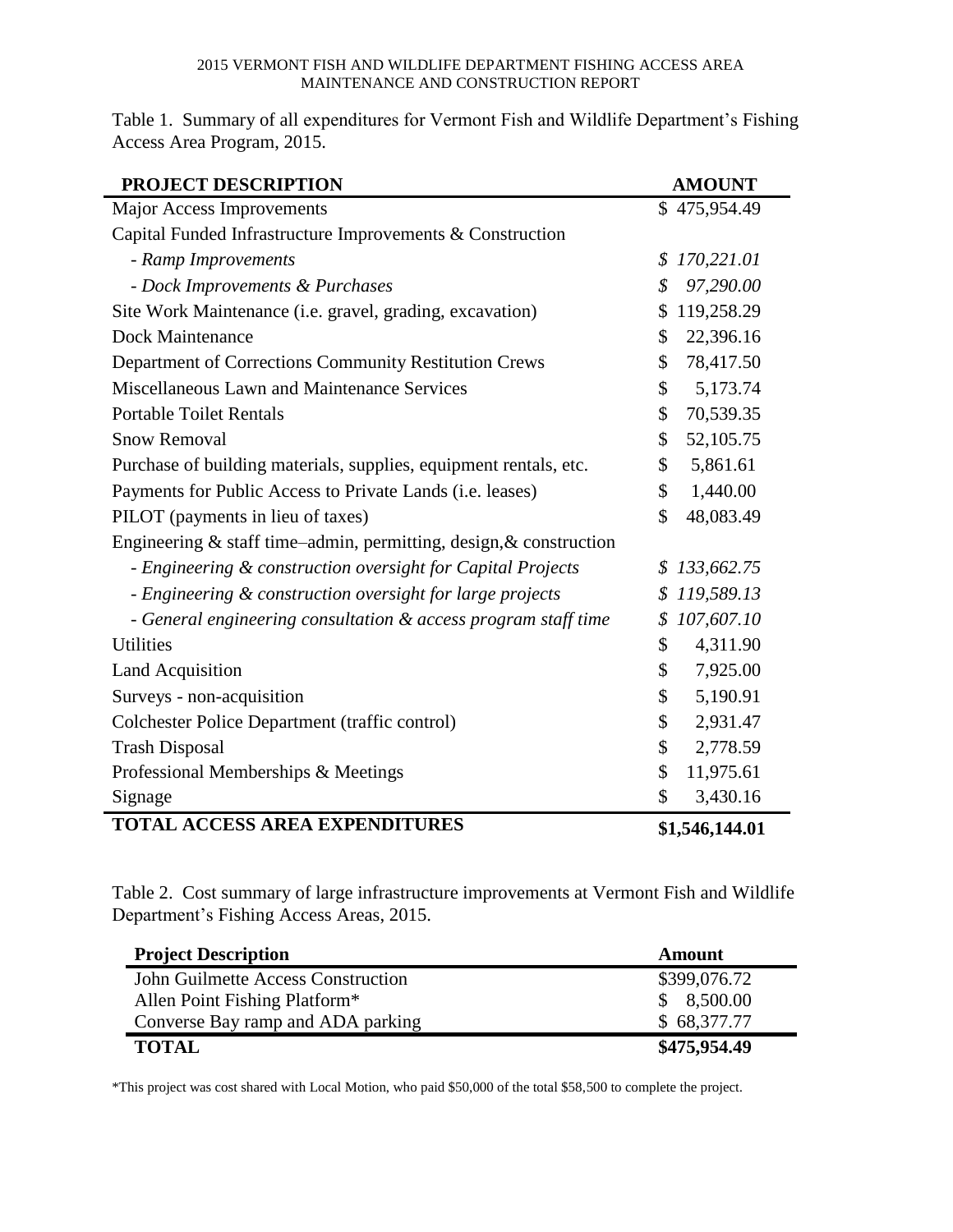Table 3. List of completed 2015 capital funded Vermont Fish and Wildlife Department ramp improvement projects.

| <b>Access Area Name</b>           | <b>Town</b>   | <b>Accomplishments</b>                                                                                                                                     | Cost         |
|-----------------------------------|---------------|------------------------------------------------------------------------------------------------------------------------------------------------------------|--------------|
| <b>Colchester Point</b>           | Colchester    | Addition of a ADA accessible<br>path and ramp to a new courtesy<br>dock                                                                                    | \$49,175.00  |
| Evanoika (Float Bridge)           | Castleton     | Addition of a ADA accessible<br>path and ramp to a new courtesy<br>dock                                                                                    | \$27,660.00  |
| Holcomb Bay                       | Isle La Motte | Addition of a ADA accessible<br>path and ramp to courtesy dock                                                                                             | \$18,590.00  |
| Kings Bay                         | North Hero    | Purchase of a new dock                                                                                                                                     | \$23,500.00  |
| Lake Iroquois                     | Williston     | Gravel ramp extended and<br>replaced with concrete ramp and<br>improved storm water<br>infrastructure by restoring the<br>shoreline with native vegetation | \$24,558.72  |
| Lake Hortonia                     | Sudbury       | Gravel ramp extended and<br>replaced with concrete ramp,<br>reconfigured parking to increase<br>capacity, and improved storm<br>water infrastructure       | \$21,324.06  |
| Marshfield Reservoir              | Cabot         | Purchase of a new dock                                                                                                                                     | \$31,700.00  |
| <b>McIntosh Pond</b>              | Royalton      | Ramp replaced and extended;<br>improved storm water<br>infrastructure                                                                                      | \$21,881.49  |
| Peacham Pond                      | Peacham       | Gravel ramp extended and<br>replaced with concrete ramp,<br>reconfigured parking to increase<br>capacity, and improved storm<br>water infrastructure       | \$25,621.74  |
| Stephenson's Point                | North Hero    | Purchase of a new dock                                                                                                                                     | \$23,500.00  |
| <b>TOTAL CAPITAL EXPENDITURES</b> |               |                                                                                                                                                            | \$267,511.01 |

Note: In an effort to complete this report in a timely manner for the legislature, all projects and financial information reported in this document are from December 15, 2014 to December 15, 2015. This report covers 12 months of work.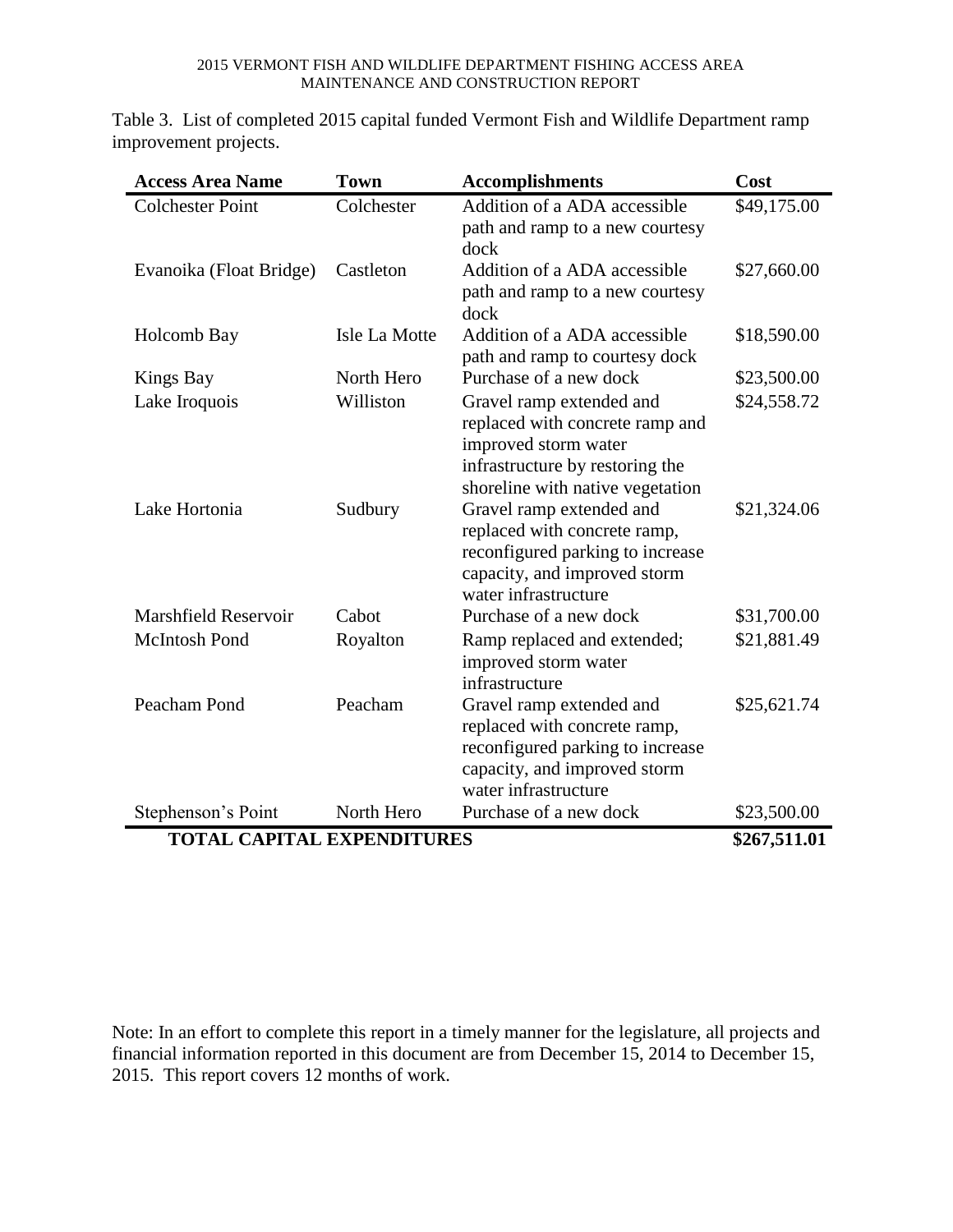Figure 1. Panoramic view of the active construction of the John Guilmette Fishing Access Area parking lot. December 2014 looking north from US Rt 2 in Milton.



Facing east, looking at a port-a-dam used to dewater Lake Champlain in order to dredge the lake bottom and install the double land boat ramp.



Similar view as the above photo after the port-a-dam had been removed and the ramp installed along with the 70 ft ADA accessible dock and walkway.

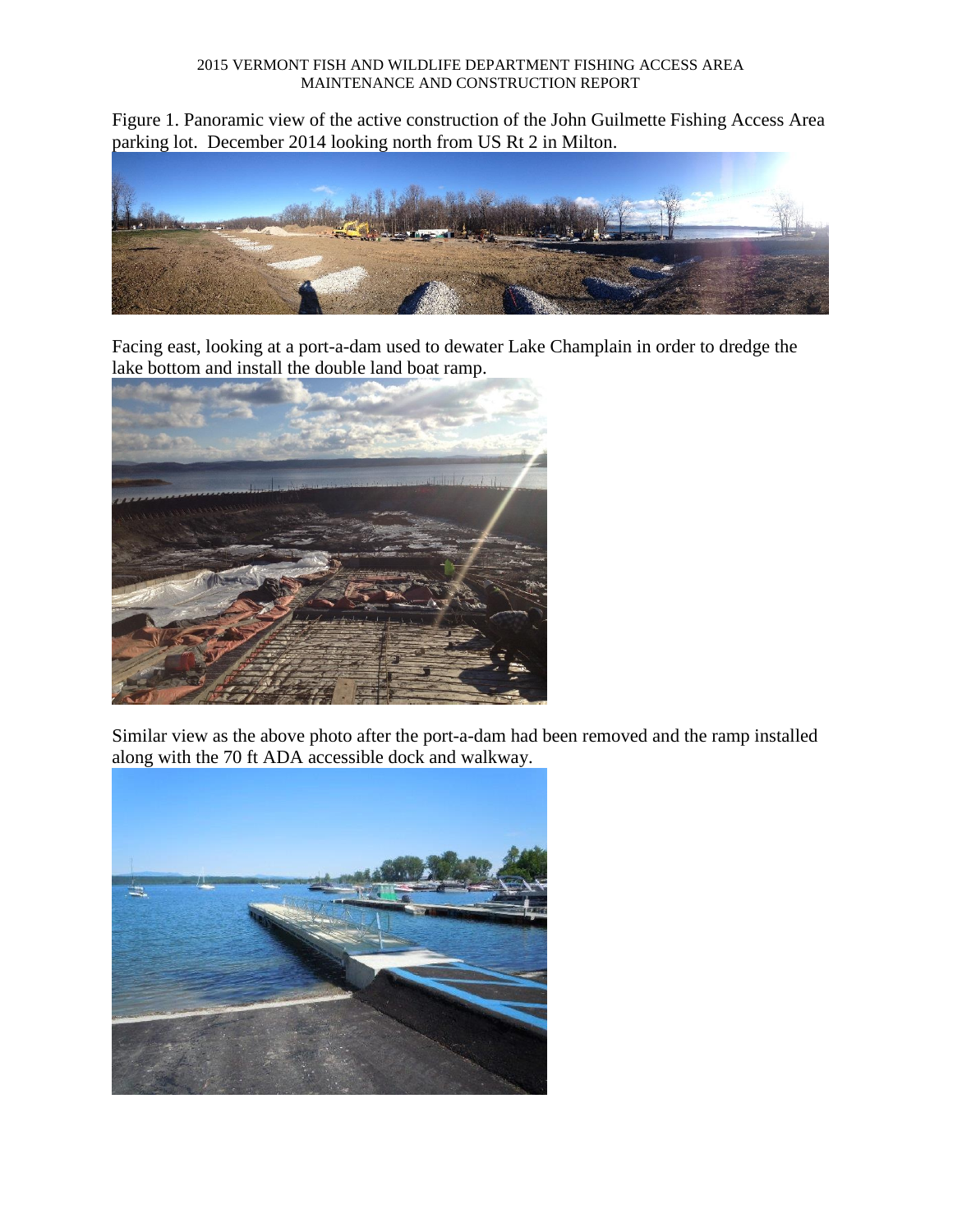Figure 2. Newly created ADA parking and path at the Converse Bay Fishing Access Area, Charlotte. The parking was created where none previously existed and the path allows users to get down to the ramp and dock from designated parking. The ramp was also extended to allow for boats of all sizes to launch, even in low water. Note: the dock was installed in 2014 using capital funds.